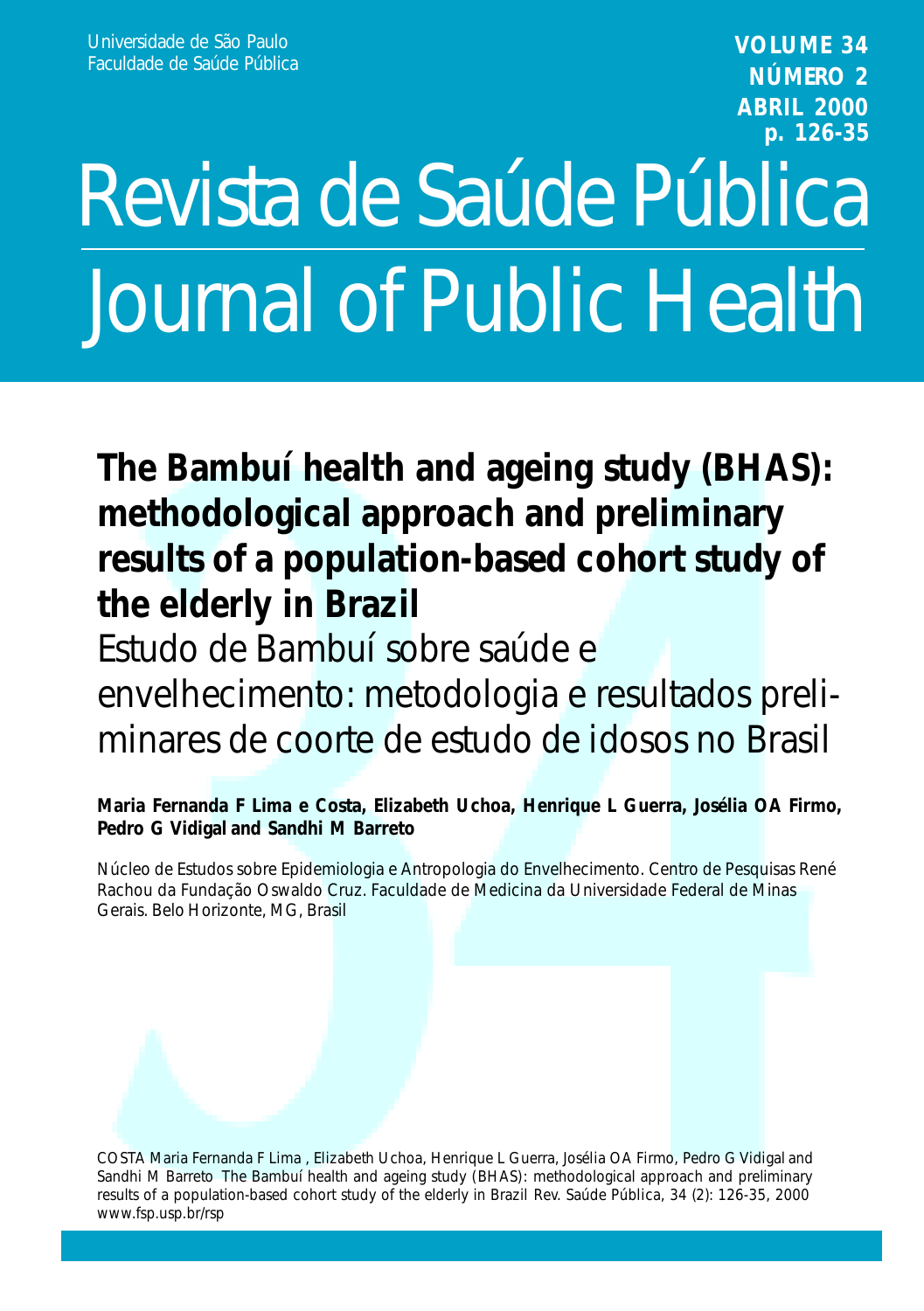# **The Bambuí health and ageing study (BHAS): methodological approach and preliminary results of a population-based cohort study of the elderly in Brazil\*** Estudo de Bambuí sobre saúde e

envelhecimento: metodologia e resultados preliminares de coorte de estudo de idosos no Brasil

# **Maria Fernanda F Lima e Costa, Elizabeth Uchoa, Henrique L Guerra, Josélia OA Firmo, Pedro G Vidigal and Sandhi M Barreto**

*Núcleo de Estudos sobre Epidemiologia e Antropologia do Envelhecimento. Centro de Pesquisas René Rachou da Fundação Oswaldo Cruz. Faculdade de Medicina da Universidade Federal de Minas Gerais. Belo Horizonte, MG, Brasil*

# **Keywords**

Ageing health#. Ageing#. Cohort studies# . Health surveys# . Elderly. Epidemiology. Brazil.

#### **Abstract**

# **Objective**

A cohort study has been designed to identify predictors of adverse health events in the elderly. The methodology of the study and preliminary descriptive results are presented.

#### **Methods**

The study population comprises all residents of Bambuí (Minas Gerais, Brazil), aged 60 or more years (n=1.742). From these, 92.2% were interviewed and 85.9% underwent clinical examination, consisting of haematological and biochemical tests, serology for *Trypanosoma cruzi,* anthropometric and blood pressure measures and electrocardiogram. Aliquots of serum, plasma and DNA were stored for future investigations. The baseline interview included sociodemographic characteristics, self-referred health condition and history of selected diseases, medication use, health service use, source of medical care, physical activities, smoking, drinking and eating habits, reproductive history, physical functioning, life events, social support and mental health. Individuals are being followed up annually. **Results**

### The following characteristics predominated among participants: women (60,0%), married (48.9%) or widowed (35.4%), people living in households with up to 2 residents (73.8%), heads of family (76.7%), people with monthly income between 1.00 and 2.99 Brazilian minimum wages (62.0%) and people with up to 4 years of schooling (89.1%). The median age was 68 years. Among the cohort members, only 1.7% were lost in the first follow-up.

**Correspondence to:** Maria Fernanda Furtado de Lima e Costa Av. Augusto de Lima, 1715 30190-002 Belo Horizonte, MG, Brasil E-mail: costa@netra.cpqrr.fiocruz.br.

\*Funding agencies: "Financiadora de Estudos e Projetos (Finep), Rio de Janeiro, Brasil" (Process 66940009-00) and "Conselho Nacional de Desenvolvimento Científico e Tecnológico" through authors' scholarships (Processes 520337/96-4, 301056/94-3, 142974/97-8 and 300908/95-4). Submitted on 17/12/1998. Reviewed on 26/8/1999. Approved on 25/10/1999.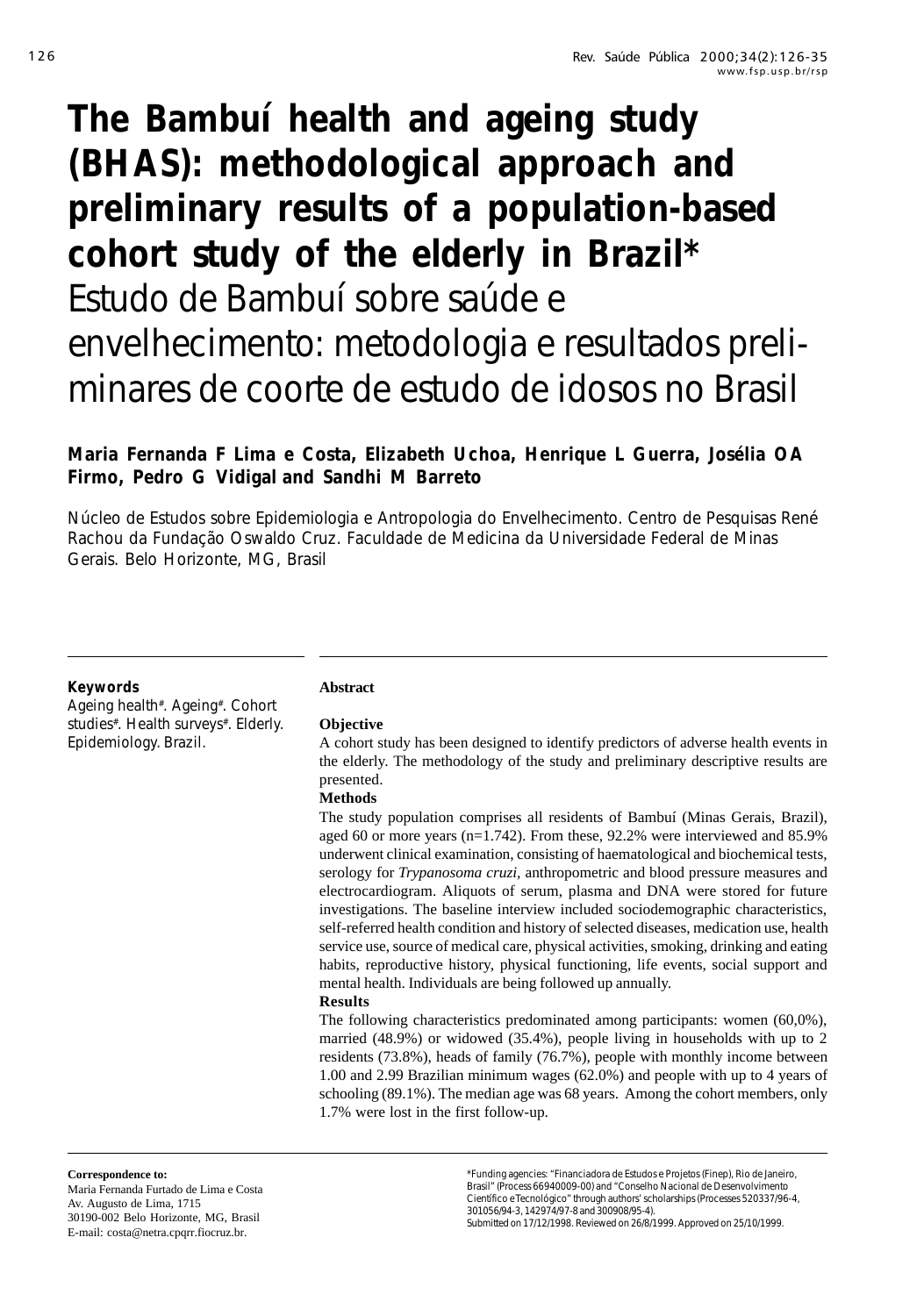#### **Conclusions**

In general, the characteristics of the study population were very similar to those from other epidemiological studies of the elderly based on large Brazilian cities. The small number of losses to follow-up indicates that the choice of Bambuí was adequate, assuring the feasibility of a long term cohort study.

#### *Descritores*

Saúde do idoso#. Envelhecimento#. Estudo de coorte# . Levantamentos epidemiológicos# . Epidemiologia. Idosos. Brasil.

### *Resumo*

#### *Objetivo*

*Um estudo de coorte está sendo desenvolvido para identificar fatores preditores de eventos adversos à saúde em idosos. São apresentados a metodologia do estudo e os resultados descritivos preliminares.*

#### *Métodos*

*A população estudada é constituída por todos os residentes na cidade de Bambuí, Minas Gerais, com 60 ou mais anos de idade (n=1.742). Destes, 92,2% foram entrevistados e 85,9% foram submetidos a exames hematológicos e bioquímicos, sorologia para* Trypanosoma cruzi*, medidas antropométricas e de pressão arterial e eletrocardiograma. Alíquotas de soro, plasma e DNA foram estocadas para futuras investigações. A entrevista da linha de base do estudo incluiu: características sociodemográficas, percepção da saúde e morbidade auto-referida, uso de medicamentos, acesso a serviços de saúde e a planos de saúde, atividades físicas, uso de fumo e de álcool, hábitos alimentares, história reprodutiva, função física, eventos da vida, recursos sociais e saúde mental. Os participantes estão sendo acompanhados anualmente.*

#### *Resultados*

*As seguintes características predominaram entre os participantes: mulheres (60%), casados (48,9%) ou viúvos (35,4%), residentes em domicílios com até 2 pessoas (73,8%), chefes de família (76,7%), pessoas com renda mensal entre 1 e 2,99 saláriosmínimos (62%) e pessoas com 4 ou menos anos de escolaridade (89,1%). A mediana da idade foi igual a 68 anos. Somente 1,7% dos membros da coorte foram perdidos no primeiro acompanhamento.*

#### *Conclusões*

*Em geral, as características da população estudada foram muito semelhantes às de participantes de outros estudos epidemiológicos sobre envelhecimento, desenvolvidos em grandes cidades brasileiras. A pequena perda para acompanhamento mostra que a escolha de Bambuí foi adequada, garantindo a viabilidade de um estudo prospectivo de longa duração.*

# **INTRODUCTION**

Ageing of the population is the most important demographic change facing many countries in the world and represents a public health challenge for the coming century. Although increases in the sizes of elderly populations were first observed in developed countries, in recent years this pattern is being seen to a greater extent in the developing world. Demographic projections indicate that five of the 10 nations in the world with the largest ageing population in 2,025 will be developing countries, including Brazil with an estimated 27 million people aged 60 or more years.<sup>31</sup> Between 1950 and 1991, the percentage of the Brazilian population aged 60 or more years doubled (from 3.5% to 7.3%) and the percentage aged 65 or more years almost tripled  $(1.7\%$  to  $4.5\%$ ).<sup>10</sup> An important consequence of this expanding population is an increasing demand for health and social services. A measurable impact of the increase of the elderly population is evident, for instance, in the use of hospitals. In 1996, those aged 60 or more years made up about 22.9% (US\$ 659 million) of the Brazilian public expenditure on hospital care, even though they accounted for only 7.3% of the population.19

In recent decades, several population-based cohort studies of the elderly have been launched in developed countries.4,6,12,13,17,21,25,26,30 In Brazil, to our knowledge, there have been few population based studies on the epidemiology of the aged. All of them were carried out in large urban areas and all but one $24$  were crosssectional studies.<sup>22,23,29</sup>

Epidemiologic studies of the ageing population in developing countries are important, among other reasons, to: (1) estimate the prevalence of diseases, as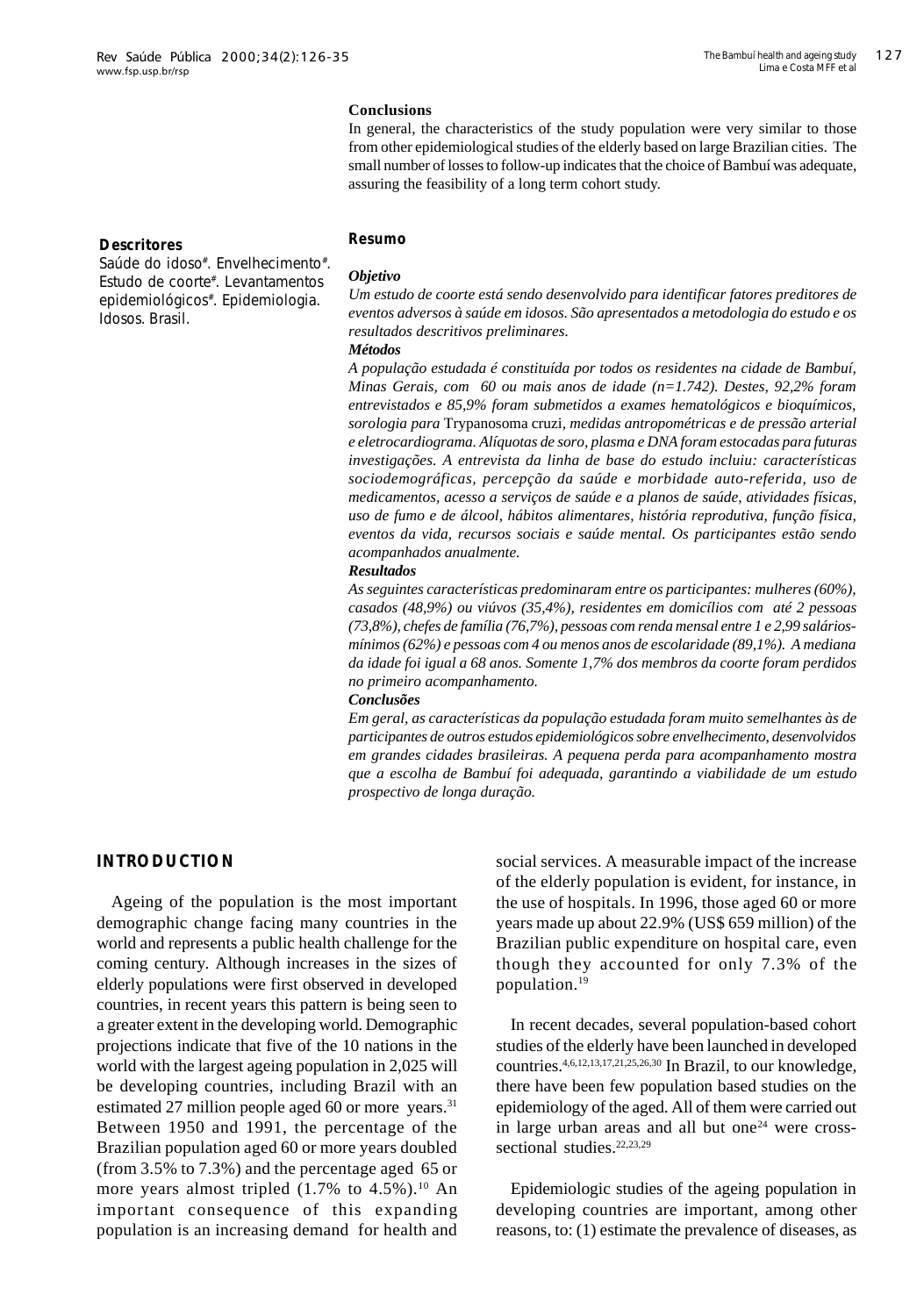well as risk factors and behaviours, guiding preventive strategies appropriate to the current situation; (2) contribute to the understanding of the aetiology of some diseases and (3) study cultural features, behaviours and life style factors, which vary between countries and communities, and that might be associated with undesirable health events. In addition, we do not know the effect of some chronic infectious diseases, still prevalent in many developing countries, on the survival or on the incidence of other adverse health events on the aged. In Brazil, for example, Chagas' disease remains an important cause of death with mortality rates of 34.4 and 23.5 per 100,000 in males and females respectively aged 60 or more years.\*

The methodology of a population based cohort study of the elderly in Brazil and preliminary descriptive results of the baseline survey were presented. The investigation is being carried out in a town of 15,000 inhabitants in the State of Minas Gerais. The main objective of the present study is to identify predictors of mortality, hospitalisation and physical and cognitive deficits in the population aged 60 and over. A secondary objective is to describe the baseline health and social conditions of this population and to compare them with those of younger residents in the town.



**Figure 1** - Geographical localization of Bambuí in the State of Minas Gerais, Brazil.

proportion of urban residents in the municipality increased from 16% to 73% between 1950 and 1991.<sup>10</sup> Life expectancy increased from 59.9 in 1970 to 70.2 years in 1991.<sup>11</sup> In 1980, 56.2% of the deaths were of people aged 50 or more years, increasing to 74.8% by 1990. Cardiovascular diseases (ICD-9: 390-459) were the primary cause of death in Bambuí in 1991 (34%) and were the second cause of public hospitalisations in 1993 (18,5%).<sup>18,19</sup> Further details are presented in Table 1.

**Table 1** - Selected sociodemographic indicators for the municipality of Bambuí (1970, 1980 and 1991).

| Sociodemographic indicator                                                             | 1970   | 1980   | 1991   |
|----------------------------------------------------------------------------------------|--------|--------|--------|
| Population                                                                             | 21.439 | 20.529 | 20.573 |
| Life expectancy (years)                                                                | 59.9   | 66.7   | 70.2   |
| Infant mortality (per 1,000 live births)                                               | 92.8   | 62.2   | 48.4   |
| Percentage of the population aged 25 years or more with less than 4 years of education | 75.9   | 59.9   | 42.6   |
| Mean income per capita (in CR\$ 1,000 of 01/09/91)                                     | 13.3   | 14.1   | 33.5   |
| Proportion of poor people (income inferior to 0.5 minimum wage)                        | 0.81   | 0.41   | 0.46   |
| Index of Human Development (IHD)**                                                     | 0.45   | 0.73   | 0.70   |

IHD- Index created by United Nations in the 90s based on populations longevity, income and education. Source: Fundação João Pinheiro Instituto de Pesquisas Econômicas Aplicadas.11 (1970, 1990, 1991)

# **METHODS**

#### **Choice of the study population**

One of the main constraints for the development of a cohort study, besides its cost, is the loss of participants over time, due to refusal, change of address or emigration. This is particularly important in developing countries, where lack of follow-up resources is the rule. Our choice of the town of Bambuí (Figure 1) took into consideration the feasibility of the study in terms of co-operation of inhabitants and facilities for follow-up participants.

The population of Bambuí has remained stable in the last decades (around  $20,000$  inhabitants).<sup>10,11</sup> The

Bambuí was formerly an important endemic area for Chagas' disease.8 Even though transmission of *Trypanosoma cruzi* has now been interrupted, we can expect the prevalence of the infection among the aged to remain high because of cohort effect, this being another reason for the choice of the area. The presence of *T. cruzi* infection would allow testing for interactions between this and other factors associated with adverse health effects among the aged for the first time.

The Posto Emmanuel Dias (run by the Fundação Oswaldo Cruz) provided important logistical support for fieldwork in this study. In addition there is only one general hospital and one office where deaths in the town are registered, simplifying the monitoring of the events of interest to the investigation.

\* Lima e Costa MFF, Guerra HL, Barreto SM, Guimarães RM. Diagnóstico de saúde da população idosa brasileira: um estudo da mortalidade e das internações hospitalares públicas. *Informe Epidemiológico do SUS* (*in press*)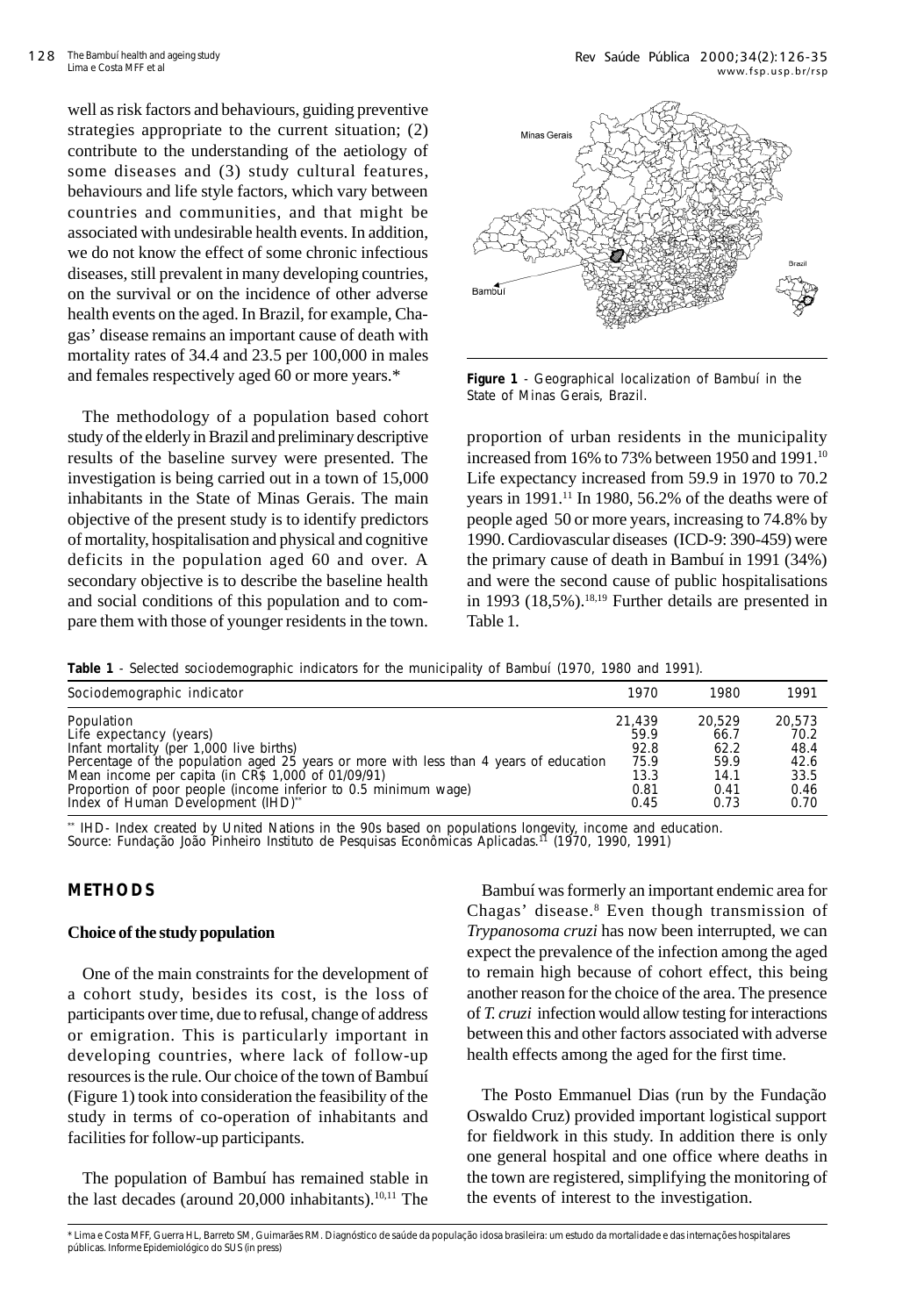#### **Community approach and ethical issues**

The research strategy to approach the community was based on the following: (1) to call the community's attention to ageing questions, stressing the idea of healthy ageing; (2) advertise the project widely, stimulating inhabitant's participation in the study; (3) improve the local health information system (death and hospitalisations); (4) promote refresher courses for local doctors, covering topics of the project.

The project started with an anthropological study aimed at identifying means of thinking and acting regarding ageing in the community.\* The results of this study were fundamental to conceive the material used to advertise the project, to adapt some questions in the questionnaire and to prepare the fieldwork team.

Both the information and call for participation were made using the local radio stations, newspapers and meetings with leaders and authorities. The folders and posters produced for the project used the slogan "And how about your health?". The folder introduced the present study and included information on the history of Chagas' disease in Bambuí, the importance of the "Posto de Saúde Emmanuel Dias" for its control, the town's present health problems and the need for medical research into these subjects. A folder and a letter from the project co-ordinator (MFFLC) were sent to all participants in the study. This letter explained the project and all the procedures involved in it and how and what benefits the participants would receive. Ethical aspects, such as data confidentiality and voluntary participation were also stressed in this letter. A copy of the informed consent was enclosed to familiarise local people with this document; a signed copy being requisite for all participants.<sup>3</sup>

The results of the laboratory tests and clinical exams were promptly delivered to all participants, together with the reports signed by qualified doctors. Participants were advised to seek medical attention when there was any indication of a health problem. The health authority of Bambuí assured participants of medical assistance under the public health system when required. A local ethical committee composed of a medical doctor, a dentist and three community leaders was created to observe the project activities. The project was approved by the Ethical Committee of the Fundação Oswaldo Cruz.

# **Study design**

The Bambuí Health and Ageing Study (BHAS) project design is prospective.2 The study includes General population health survey Cohort study of the elderly Response interview = 90.1% Response examination = 82.5% Response interview = 92.2% Response examination = 85.9% 1998 1<sup>st</sup> Follow-up  $n = 1,606$ Losses to follow-up = 1.6%  $\frac{1}{1999}$ 2<sup>nd</sup>Follow-up  $\overline{2000}$ 3rd Follow-up  $\frac{1}{2001}$ 4th Follow-up  $\frac{1}{2002}$ 5<sup>th</sup> Follow-up  $\frac{1}{2003}$ 6th Follow-up 1996 - 1997 (Sample of population aged > 5 years)  $n = 1,664$ <sup>1997</sup> Baseline survey (Total population aged > 60 years)  $n = 1,742$ 

an initial baseline survey and follow-up activities (Figure 2).

**Figure 2** - The Bambuí study design.

#### **Study population**

A complete census was carried out in November and December of 1996 for identification of participants. All residents in the urban area of the town aged 60 or more years in 01/01/1997 were eligible for the study  $(n=1.742)$ .

#### **The baseline survey questionnaire**

The BHAS baseline survey questionnaire consisted of: (1) social and demographic characteristics; (2) selfperceived health conditions and history of selected diseases; (3) medication use; (4) health service utilisation and source of medical care; (5) life style (physical activities, smoking, drinking and eating habits); (6) psycho-social aspects (personality traits, social support and life events); (7) reproductive history; (8) physical functioning and (9) mental health (depressive symptoms, cognitive functioning and sleeping habits).

The interviews lasted about ninety minutes and were carried out in participants' homes. Each interview was completed in one or two visits (within a one week period) depending on the respondent's need for rest. Neither interviewer nor interviewee knew about the clinical results at the time of the interview.

When a respondent was unable to participate because of cognitive deficit or for some other health reason, an appropriate proxy was used.20 Proxies were identified in relation to age, gender, schooling and relationship with respondent. They were not asked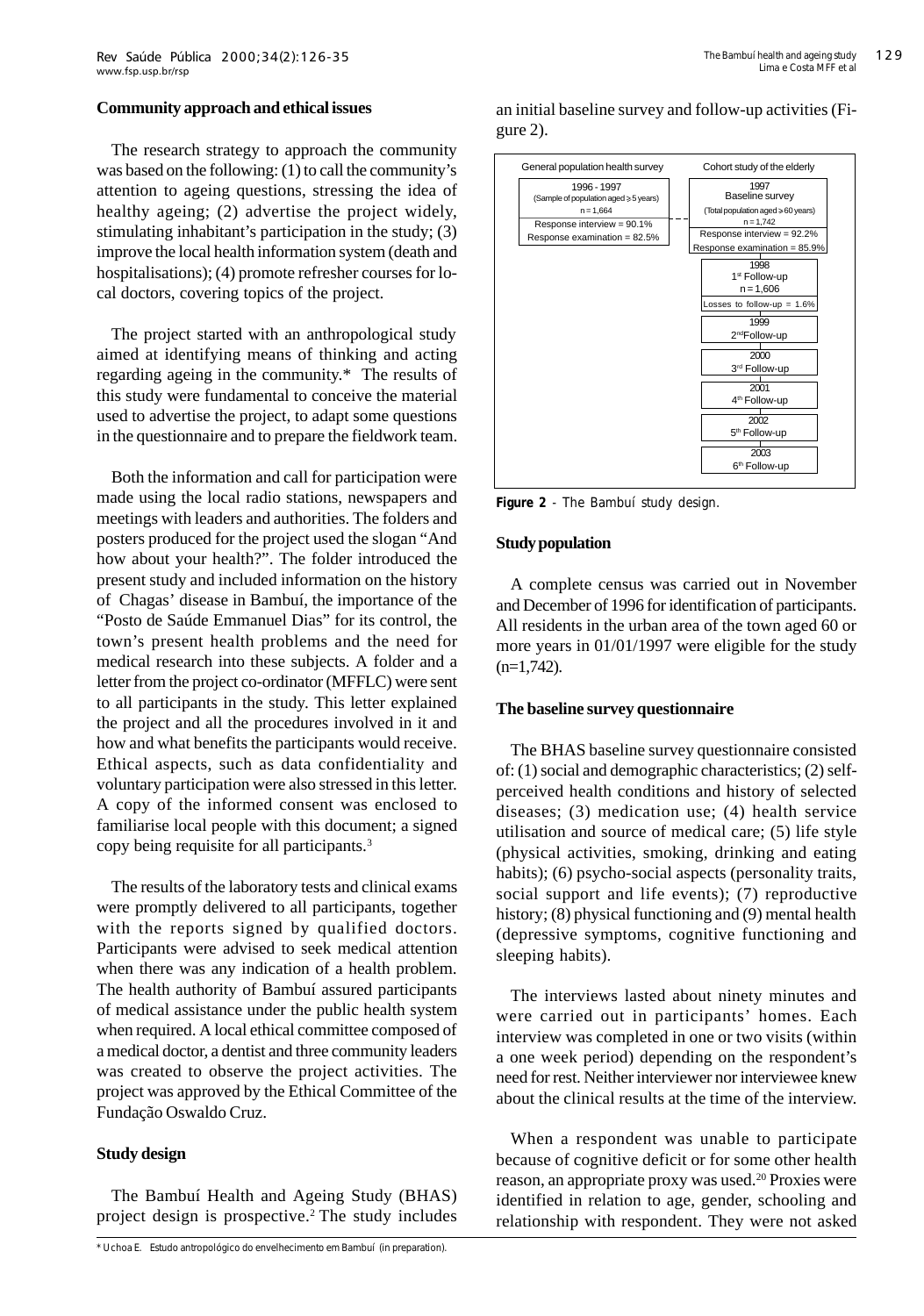questions that required personal judgement such as psychosocial well-being and mental health. A sample of 10% of participants was selected for assessment of reliability. The repeat interviews consisted of a subset of questions from the original baseline BHAS questionnaire.

#### **Laboratory tests**

The following blood tests were performed: (1) biochemical analysis (glucose, creatinine, urea, total protein, albumin, uric acid, calcium, phosphorus, magnesium, total cholesterol, HDL cholesterol, LDL cholesterol, VLDL cholesterol, and tryglicerides), using an automated analyser (*Eclipse Vitalab*, Merck, Netherlands); (2) haematological tests (red blood cell count, haemoglobin, hematocrit, red blood cell indices, white blood cell count, and platelet count), employing an electronic counter (*Coulter Counter T890*, USA), and (3) Chagas'disease serological tests (indirect hemaglutination and enzyme linked immunoabsorbent assay; Biolab and Abbott Brazil, respectively).

Blood samples were taken at the "Posto Emmanuel Dias", after pre-arranged appointment and a recommended 12-hour fast (snacks and coffee were offered afterwards). The blood sample was collected at home, when the participant could not go to the health centre. Samples were separated and sent refrigerated to our laboratory in Belo Horizonte.

# **Sample storage and DNA banking**

Individually identified serum, plasma, buff coat and DNA aliquots were stored in -80°C freezers, using software to control storage. DNA was extracted from the buff coat samples (Wizard<sup>R</sup> Genomic DNA Purification System; Promega, USA).

# **Physical measurements**

Physical measurements of all participants were taken at the "Posto Emmanuel Dias" or at home when there was a health limiting condition.

For blood pressure measure (BP), standard desk mercurial sphygmomanometers (Tyco's 5097-30, USA) and stethoscopes (Littman's Cardiology II, USA) were used. BP was measured 30 or more minutes after the last caffeine intake or cigarette smoked. Three measures were taken after 5 min of initial rest and subsequently at 2-minute intervals. When a raised diastolic or systolic BP was recorded (mean diastolic  $\geq 90$  and/or mean systolic  $BP \ge 140$  mm Hg), the whole process was repeated in two separate days.15

Weight, height, arm circumference, wrist circumference, waist circumference, hip circumference, triceps skin fold and demi-span were measured, using standard equipment (CMS Weighing Equipment Ltd, UK).

## **Electrocardiogram**

The electrocardiogram was obtained using equipment designed to store heart readings in diskette reader (Hewlett Packard M1700A, USA). When the elderly person was unable to walk, he/she was examined at home, using portable equipment of the same label.

### **Fieldwork team**

The fieldwork team consisted of one co-ordinator, a supervisor, 20 interviewers, 9 health technicians and 5 persons for general support. All the fieldwork team except the co-ordinator, was selected from among applicants residing in Bambuí. A high school degree (about 11 years of schooling) was required for interviewers and health technicians.

#### **General population health survey**

Another cross-sectional study was conducted to diagnose the health condition of the general population and compare the elderly health characteristics measured in the baseline survey with those observed in younger residents. A nonreplaceable random sample of 1,664 residents aged up to 5 years, including 200 aged 60 or more years was selected. The following assumptions were used for sampling calculations: (a) population size = 14,239; (b) precision =  $0.025$ ; (c) confidence interval =  $0.95$ ; (d) prevalence of characteristic  $= 0.50$ ; (d) losses  $=$ 0.20.7

The questionnaire and the procedures adopted were the same previously described, except: (1) the census to define the sampling frame was carried out between October and November 1994; (2) the electrocardiogram was not performed for people aged 5-59 years; (3) a simplified version of the BHAS questionnaire was applied to persons aged < 18 years and physical measurements were not performed on them (Figure 2).

#### **Measures of outcome and follow up interview**

The main endpoints of the Bambuí cohort study are: (1) mortality, (2) hospitalisation, (3) physical and (4) cognitive deficits. The sources used to ascertain these outcomes are annual interviews, death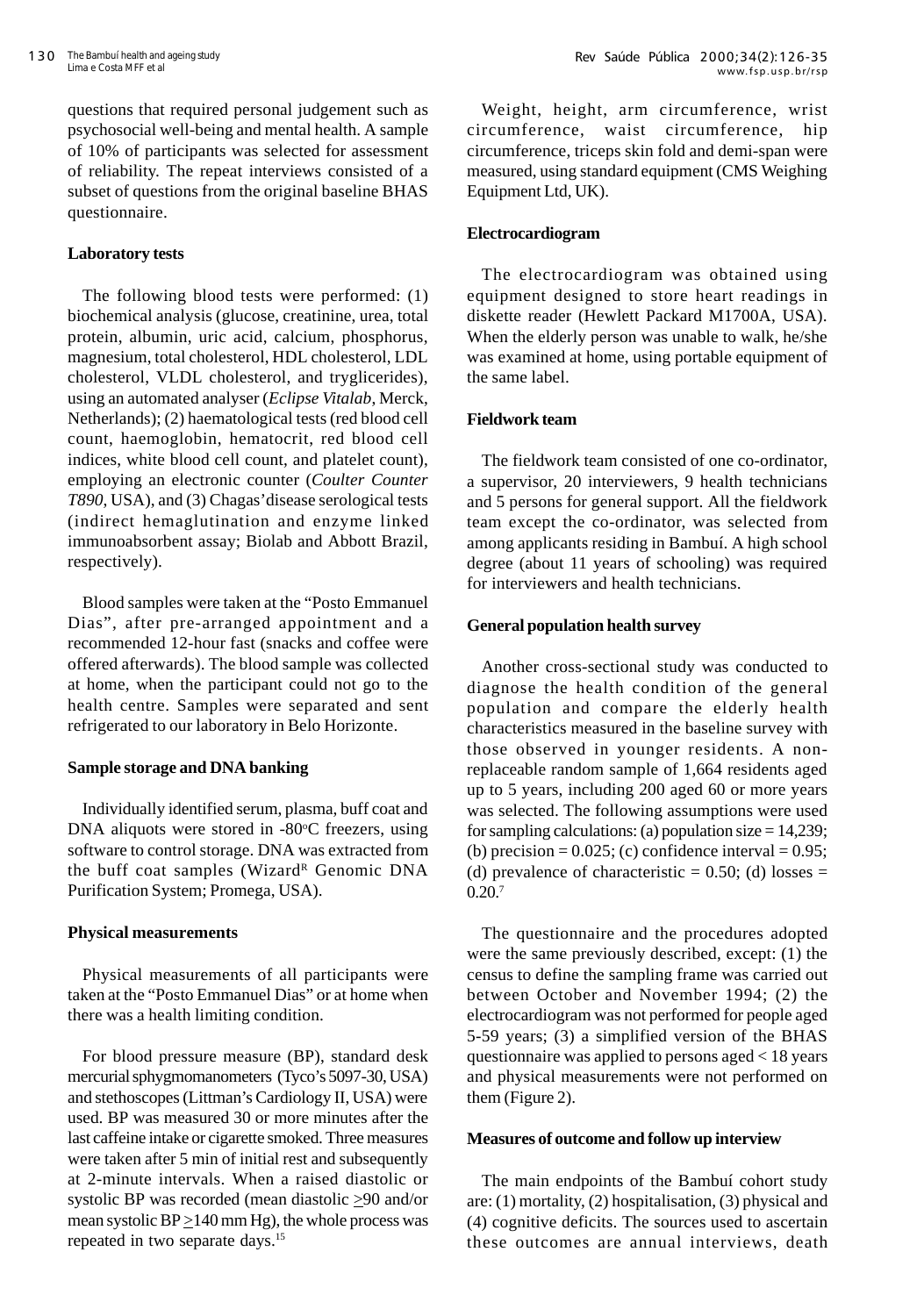certificates, medical records and the database of public hospitalisations.

The vital status of each participant is established at each annual follow-up interview and through regular visits to the local death registration office. Copies of the death certificates are obtained to confirm the death and validate death certificate information.

Hospitalisations are ascertained in the annual interview and using information provided by the hospital discharge database for Bambuí and four neighbouring towns. The validity of the data collected on hospitalisation is being determined using the public health system. Information on hospitalisations occurring outside the public system is being validated for a sample of cases, using hospital records.

Cognitive and physical deficits were determined in the baseline survey (BHAS questionnaire) and at each annual interview. Physical deficits were assessed by a questionnaire on daily living activities and physical function, including levels of difficulty and need of assistance to perform some selected tasks.4,16 Cognitive functioning was assessed by the Mini Mental State Examination.<sup>9</sup>

The follow up questionnaire also includes questions on medication use and selected habits; these questions being aimed at detecting annual changes in exposure status.

The first follow-up interviews were carried out in participants' homes and lasted about forty minutes. Appropriate proxies $20$  were used in the following situations: (1) participant's death in the year before the interview; (2) participant with cognitive deficits; (3) participant too ill to attend. All those interviewed in the baseline survey were eligible for the follow-up interview (Figure 2).

# **Data processing**

Most questions of the BHAS questionnaire, physical measurements and electrocardiogram results have coded responses. Medication use and self referred morbidity were the sections that subsequently required coding, done under the supervision of a qualified doctor. The data were double entered into a computer. The results of the laboratory tests were automatically stored into a computer, avoiding coding and data entry.

#### **Data analysis**

Descriptive statistics will be used to fully explore the data.28 Dependent variables will be related with The Bambuí health and ageing study *Lima e Costa MFF et al*

models such as linear, logistic, Poisson or Cox proportional hazard.1,5,14 For person-time counting, the date of the loss to follow up, as well as that of the events that are not dated, will be taken as occurring halfway through the follow-up time interval.<sup>2</sup>

#### **Internal validity of the study and preliminary results**

The list of individuals eligible to participate in the study was made based on the previously mentioned censuses of the town (1994 and 1996). In these censuses we collected basic sociodemographic information on the population. This allowed us to compare selected characteristics of the participants in the study with those of the eligible inhabitants. The results of this comparison are presented in this article.

Selected characteristics of the elderly observed in the baseline survey are also presented. The aim is to describe the profile of the study population and to compare their characteristics with those from participants of epidemiological studies of the elderly carried out in two large cities of Brazil.<sup>24,29</sup> The following characteristics were considered: demographic (age, gender, marital status and living arrangements); socio-economic (income and education); satisfaction with social network and with free time arrangements; main problem reported and self perception of health. The associations between discrete variables and their magnitudes were estimated using the odds ratio and 95% confidence intervals. The Wilcoxon rank test was used for comparisons between medians.1 The analysis was carried out using Epi Info and Stata softwares.<sup>26,27</sup>

# **RESULTS**

Of 1,742 residents aged 60 years or more, 92.2% participated in the interview and 85.9% were examined (blood sample, laboratory tests, physical measurement and electrocardiogram) in the baseline cohort study. Among 1,664 subjects eligible for the general population survey, 90.1% were interviewed and 82.5% examined. Only 1.7% of the 1,606 eligible subjects in the cohort study were lost or refused to participate in the first followup in 1998; the mortality in the cohort during this period being 4.6%.

Table 2 shows the distribution of selected sociodemographic characteristics in the population of the town aged 60 or more years and in the study population. Participants in the interview and examinations were similar to the town population aged 60 or more years in all the characteristics considered: age, gender, number of residents in the household, marital status, family income and education.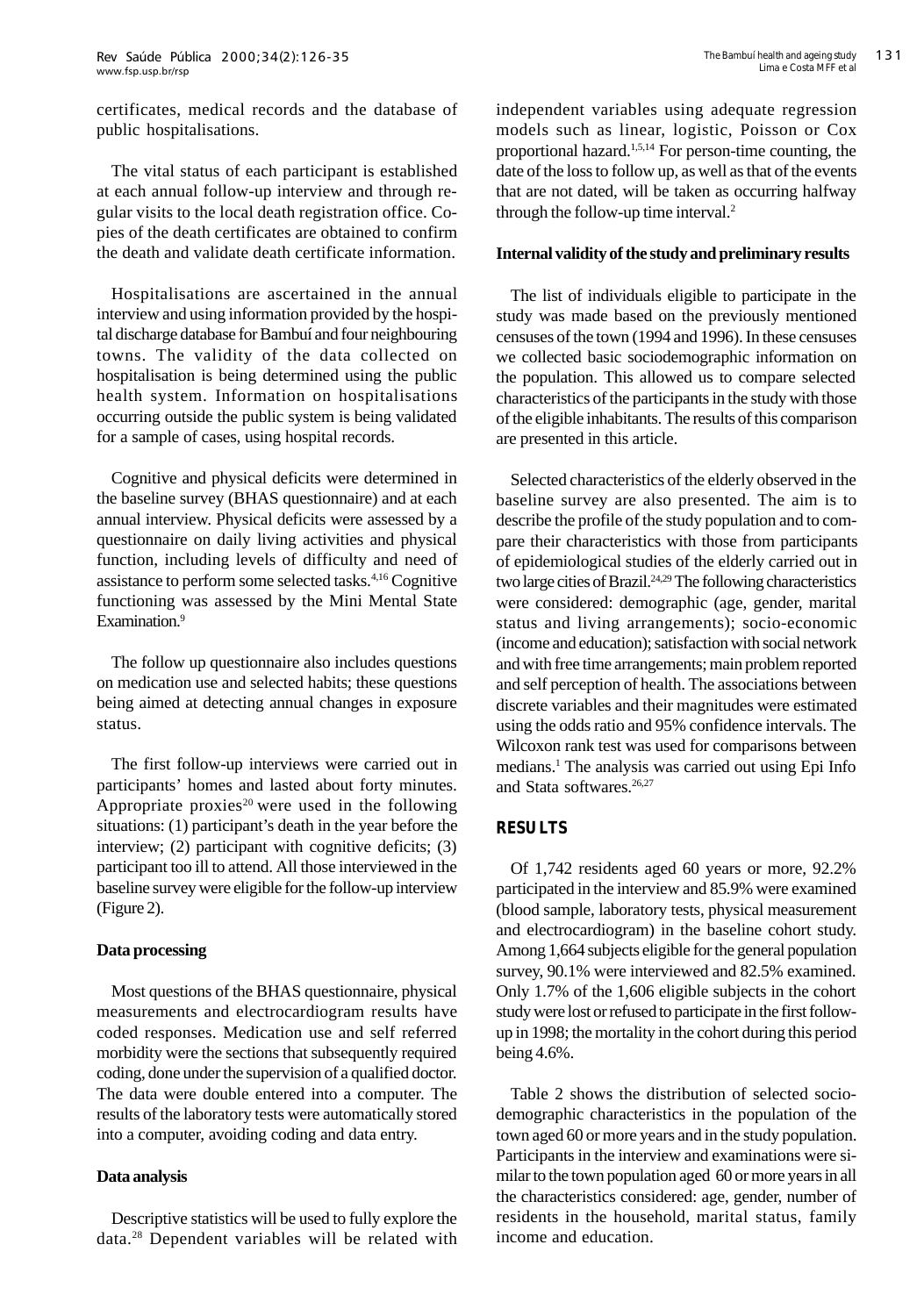**Table 2** - Distribution of selected socio-demographic characteristics in the population of Bambuí (1977) aged 60 or more years and in the study population (interviewed and examined).

| Characteristics                                                                       | Population<br>$N = 1.742$<br>% or median | Interviewed<br>N=1,606                   | Examined <sup>*</sup><br>$N = 1,496$<br>% or median % or median |
|---------------------------------------------------------------------------------------|------------------------------------------|------------------------------------------|-----------------------------------------------------------------|
| Gender<br>Males<br>Females                                                            | 39.8<br>60.2                             | 40.0<br>60.0                             | 39.2<br>60.8                                                    |
| Age group (years)<br>60-69<br>70-79<br>$80+$                                          | 57.7<br>30.6<br>11.7                     | 58.1<br>30.6<br>11.3                     | 59.0<br>30.9<br>10.1                                            |
| Median age(range) 68(60-95)                                                           |                                          | 68(60-95)                                | 68(60-95)                                                       |
| Marital status<br>Married<br>Single<br>Widowed<br>Separated<br>ΝI                     | 48.5<br>10.7<br>34.4<br>4.7<br>1.7       | 48.9<br>10.6<br>35.4<br>5.1<br>0.0       | 49.1<br>10.7<br>35.1<br>5.1<br>0.0                              |
| Median number of residents in<br>the household(range) $2(1-12)$                       |                                          | $2(1-12)$                                | $2(1-12)$                                                       |
| Monthly family income**<br>< 2.00<br>2.00-3.99<br>$4.00+$<br>ΝI                       | 2.0<br>66.1<br>30.3<br>1.6               | 1.5<br>66.6<br>31.7<br>0.2               | 1.6<br>65.8<br>32.4<br>0.2                                      |
| Education (yrs)<br><b>Illiterate</b><br>$1 - 4$<br>$5 - 8$<br>$9 - 11$<br>$12+$<br>ΝI | 32.1<br>55.4<br>4.5<br>3.9<br>1.8<br>2.2 | 32.6<br>56.5<br>4.8<br>4.0<br>1.9<br>0.1 | 31.8<br>57.1<br>4.9<br>4.1<br>1.9<br>0.1                        |

\* Blood sample, laboratory tests, physical examinations and electrocardiogram;

In Brazilian minimum wages (US\$ 120.00);

NI: not informed

The sampled population (aged 5 or more years) was similar to the town population in all the above mentioned characteristics, as expected. As observed with the elderly, non- participation in the general population survey did not affect the similarities between participants and the sampled population in any of the studied characteristics (Table 3).

The distribution of some socio-demographic characteristics of the participants in the baseline of the cohort study, according to sex, are presented in Table 4. Among participants the following characteristics predominated: women (60.0%), people between 60-69 years (58.1%), married (48.9%) or widowed (35.4%), people living in households with  $\leq$ 2 residents (73.8%), heads of family (76.7%), people with monthly income between 1.00 and 2.99 Brazilian minimum wages (62.0%) and with  $\leq$  4 years of schooling (89.1%). Males and females differed in all aspects but age. In comparison with males, females were more often single (OR=3.3; 95%CI=2.3, 4.7), widow (OR=8.6; 6.5, 11.3) or separated (OR=1.9; 1.2, 3.0), lived alone (OR=2.3; 1.4, 3.8) and in households with smaller number of residents (p<0.001), were not the head of the family (OR=12.9; 8.6, 19.4), had lower income (OR=56.6; 22.1, 145.3 - for none income) and had lower education level (OR=2.3; 1.2, 5.2 - for illiteracy).

**Table 3** - Distribution of selected socio-demographic characteristics in the population of Bambuí (1977) aged 5+ years, in the sample and in the study population (interviewed and examined).

| Characteristics                                                                                | Population<br>$N = 14,228$<br>% or<br>median | Sample<br>$N = 1,664$<br>$%$ or<br>median | Interviewed Examined*<br>$N = 1,500$<br>$%$ or<br>median | $N = 1,373$<br>% or<br>median             |
|------------------------------------------------------------------------------------------------|----------------------------------------------|-------------------------------------------|----------------------------------------------------------|-------------------------------------------|
| Gender<br>Males<br>Females                                                                     | 47,4<br>52,6                                 | 46.8<br>53.2                              | 46.3<br>53.7                                             | 45.2<br>54.8                              |
| Age group (years)<br>$5 - 17$<br>18-39<br>$40 - 49$<br>$60+$                                   | 25,2<br>38,6<br>23,9<br>12.3                 | 26.7<br>37.3<br>24.0<br>12.0              | 27.6<br>37.1<br>24.2<br>11.1                             | 28.1<br>36.2<br>24.3<br>11.4              |
| Median (range)                                                                                 | $32(5-96)$                                   | $30(5-95)$                                | $30(5-92)$                                               | $30(5-92)$                                |
| Marital status<br>Married<br>Single<br>Widowed<br>Separated<br>Children(5-17 years) 25.2<br>ΝI | 43.3<br>22.9<br>5.9<br>2.6<br>0.1            | 41.0<br>23.6<br>6.6<br>2.2<br>26.7<br>0.0 | 41.3<br>22.9<br>5.8<br>2.3<br>27.6<br>0.0                | 41.9<br>21.8<br>5.8<br>2.3<br>28.1<br>0.0 |
| Median number of residents in the household (range)                                            | $4(1-13)$                                    | $4(1-3)$                                  | $4(1 - 13)$                                              | $4(1-12)$                                 |
| Monthly family income**<br>< 2.00<br>2.00-3.99<br>$4.00+$                                      | 8,5<br>65,9<br>25,6                          | 8.5<br>65.9<br>25.6                       | 8.9<br>66.2<br>24.9                                      | 9.2<br>65.7<br>25.1                       |
| Education (years)<br><b>Illiterate</b><br>$1 - 4$<br>$5 - 8$<br>$9 - 11$<br>$12 +$             | 15.1<br>44.4<br>23.0<br>13.6<br>3.8          | 17.6<br>41.7<br>23.3<br>12.6<br>4.8       | 17.5<br>42.2<br>23.5<br>12.4<br>4.4                      | 17.8<br>41.7<br>23.7<br>12.4<br>4.4       |

\* Blood sample, laboratory tests, physical examinations

and electrocardiogram

In Brazilian minimum wages (US\$ 120.00)

NI: not informed

Most of participants were satisfied with their social network (88.6%) and free time arrangements (83.8), and there was no difference between males and females regarding these variables. The most frequently reported problems were related to health (43.5%), both for males and females. Females reported less money problems than males (10.5 vs. 19.6%). Health was regarded as good/very good by 24.7% and as bad/ very bad by 26.1%; women tending to be more pessimistic about their health (Table 5).

# **DISCUSSION**

This is the first population-based study on the epidemiology of the ageing conducted outside large urban areas of Brazil<sup>22-24,29</sup> and it is the first study designed to compare the health and related conditions of the elderly with those of the younger population. To our knowledge,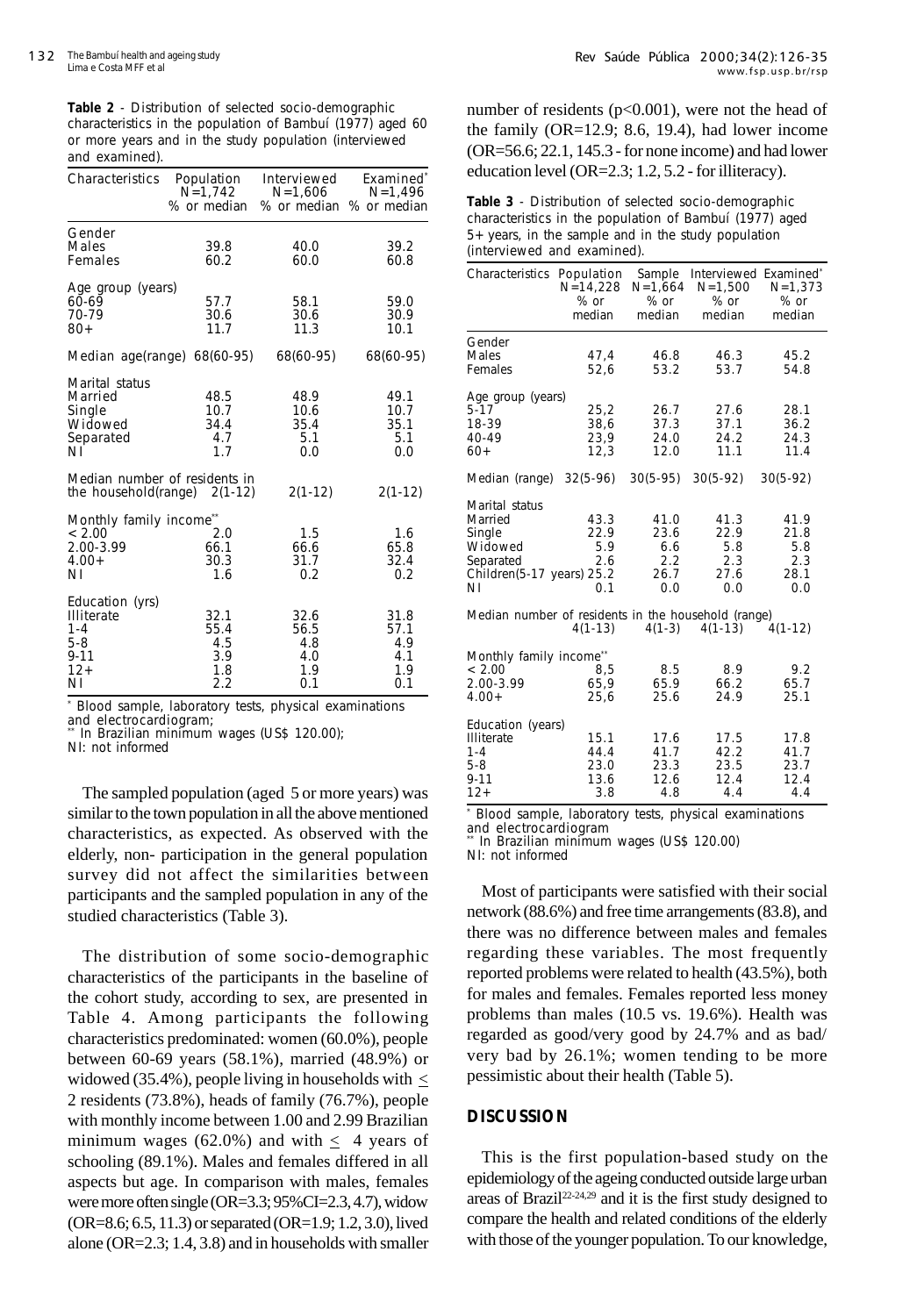**Table 4** - Selected socio-demographic characteristics of the elderly in the baseline of the cohort study, according to gender (Bambui, 1997).

| Characteristics                                                                                     | Females                                   | Males                                     |                                          |                                                                            | Total OR (95% CI)    |
|-----------------------------------------------------------------------------------------------------|-------------------------------------------|-------------------------------------------|------------------------------------------|----------------------------------------------------------------------------|----------------------|
|                                                                                                     | $(N=964)$<br>%                            | $(N=642)$ $(N=1,606)$<br>%                | %                                        |                                                                            |                      |
| Age group (years)<br>60-69<br>70-79<br>$80+$                                                        | 57.7<br>30.7<br>11.6                      | 58.7<br>30.4<br>10.9                      | 58.1<br>30.6<br>11.3                     | 1.0<br>1.0 (0.8, 1.2)<br>0.9 (0.7, 1.3)                                    |                      |
| Median(range) 68(60-95) 67(60-93) 68(60-95)                                                         |                                           |                                           |                                          |                                                                            | $p=0.185$            |
| Marital status<br>Married<br>Single<br>Widow<br>Separated                                           | 32.8<br>12.1<br>50.3<br>4.8               | 73.0<br>8.3<br>13.1<br>5.6                | 48.9<br>10.6<br>35.4<br>5.1              | 1.0<br>$3.3$ (2.3, 4.7)<br>8.6(6.5, 11.3)<br>1.9(1.2, 3.0)                 |                      |
| Number of residents in the household<br>$5+$<br>$3 - 4$<br>2<br>Live alone<br>ΝI                    | 5.2<br>18.7<br>57.0<br>18.5<br>0.6        | 7.5<br>20.1<br>60.0<br>11.4<br>1.1        | 6.1<br>19.2<br>58.2<br>15.6<br>0.8       | 1.0<br>$1.3$ (0.8, 2.1)<br>1.4(0.9, 2.1)<br>2.3(1.4, 3.8)                  |                      |
| Median(range)2.0(1-12)                                                                              |                                           | $3.0(1-12)$                               | $2.0(1-12)$                              |                                                                            | $p=0.000$            |
| Head of the family<br>Yes<br>No<br>ΝI                                                               | 63.1<br>36.2<br>0.7                       | 94.7<br>4.2<br>1.1                        | 75.7<br>23.4<br>0.9                      | 1.0                                                                        | 12.9 (8.6, 19.4)     |
| Monthly personal income <sup>*</sup><br>4+<br>2.00-3.99<br>1.00-1.99<br>$0.01 - 0.00$<br>None<br>ΝI | 6.4<br>11.1<br>65.7<br>2.9<br>13.6<br>0.3 | 20.9<br>19.3<br>56.4<br>2.5<br>0.8<br>0.1 | 12.2<br>14.4<br>62.0<br>2.7<br>0.2       | 1.0<br>1.9(1.3, 2.8)<br>$3.8(2.7, 5.2)$<br>$3.8(1.9, 7.5)$                 | 8.5 56.6(22.1,145.3) |
| Education (yrs)<br>$12+$<br>$9 - 11$<br>$5 - 8$<br>$1 - 4$<br>Illiterate<br>ΝI                      | 1.3<br>4.3<br>5.3<br>54.4<br>34.7<br>0.0  | 2.8<br>3.7<br>4.1<br>59.8<br>29.3<br>0.3  | 1.9<br>4.0<br>4.8<br>56.5<br>32.6<br>0.1 | 1.0<br>$2.4$ (1.0, 5.7)<br>2.7(1.2, 6.4)<br>1.9(1.9, 3.9)<br>2.5(1.2, 5.2) |                      |

OR (95% CI): Odds ratio (95% confidence interval; Woolf method)

p: p value (Wilcoxon rank test)

NI: Not informed (excluded from the statistical analysis)

\* In Brazilian minimum wages (US\$ 120.00)

this study also constitutes the first effort to carry out a population-based cohort study of the elderly in this country which permits the long-term follow-up of the population. The long-term follow-up in this study is possible because the investigation is based in a small and demographically stable community, which makes the tracing of subjects easier and losses to follow-up small, conditions essential for the success of a cohort study.<sup>2</sup>

All efforts were made to avoid bias in this study by: encouraging participation, reducing losses to follow-up, collecting information double blinded, assessing the reliability of the data gathered, standardising procedures and instruments and through exhaustive training of field work and laboratory teams. The internal validity was assured in the baseline of the cohort study, in the general population health survey and in the first

| Table 5 - Degrees of life satisfaction, main problem and  |  |  |  |  |  |
|-----------------------------------------------------------|--|--|--|--|--|
| health perception reported by the elderly in the baseline |  |  |  |  |  |
| of the cohort study, according to gender (Bambui, 1997).  |  |  |  |  |  |

| Characteristics                                                                           | Females<br>(N=925)<br>℅             | Males<br>(N=591)<br>℅               | $(N=1,516)$<br>℅                    | Total OR (95% CI)                                         |
|-------------------------------------------------------------------------------------------|-------------------------------------|-------------------------------------|-------------------------------------|-----------------------------------------------------------|
| Satisfaction with social network<br>Satisfied<br>Indifferent<br>Unsatisfied<br>ΝI         | 89.5<br>4.3<br>6.1<br>0.1           | 87.3<br>7.6<br>5.6<br>0.0           | 88.6<br>5.6<br>5.7<br>0.1           | 1.0<br>$0.6$ $(0.4, 0.9)$<br>1.2(0.7, 1.8)                |
| Satisfaction with free time arrangements<br>Satisfied<br>Indifferent<br>Unsatisfied<br>ΝI | 83.7<br>7.8<br>8.4<br>0.1           | 83.1<br>7.1<br>9.0<br>0.0           | 83.8<br>7.5<br>8.6<br>0.1           | 1.0<br>1.1(0.7, 1.6)<br>0.9(0.6, 1.4)                     |
| Main problem<br>Other'<br>Money<br>Social network<br>Health<br>ΝI                         | 26.3<br>10.5<br>16.5<br>46.1<br>0.7 | 25.7<br>19.6<br>15.2<br>39.4<br>0.0 | 26.1<br>14.1<br>16.0<br>43.5<br>0.4 | 1.0<br>0.5(0.4, 0.7)<br>$1.1$ (0.8, 1.5)<br>1.1(0.9, 1.5) |
| Perception about his/her own health<br>Very good<br>Good<br>Reasonable<br>Bad/very bad    | 2.1<br>17.8<br>50.2<br>29.9         | 4.1<br>28.3<br>47.7<br>20.0         | 2.8<br>21.9<br>49.2<br>26.1         | 1.0<br>1.2(0.7, 2.4)<br>2.1(1.1, 3.9)<br>3.0(1.6, 5.9)    |

\* House, food, transportation

NI: Not informed

follow-up interview. Non-participation was within the expected, participants were similar to the town population in any of the studied characteristics and only 1.7% of the elderly were lost in the first year of follow-up. Death rate among cohort members during the first follow-up (4.6%) was similar to that observed for the Brazilian population in 1996 (4.3% among those aged 60 years or more).<sup>18</sup> However, some caution must be taken during interpretation of results. Although the choice of an area exposed in the past to *T. cruzi* infection allows the testing of new hypothesis concerning the epidemiology of ageing, on the other hand it may restrict the external validity of the study. This potential problem might be overcome through stratification and/ or adjustment in data analysis.

A potential source of bias in this cohort study relates to possible changes in exposure status after the baseline survey. All participants received their examination results and were encouraged to seek medical attention when necessary. This might have influenced healthier behaviours and/or produced changes in health condition due to treatment. To avoid knowledge of clinical results becoming a source of bias in the study, selected exposure indicators are being monitored in the follow-up interview. Nevertheless, we cannot discard the possibility of misclassifying some individuals based on their baseline status. Any residual non-differential misclassification would reduce the magnitude of the association, tending to favour the direction of the association found.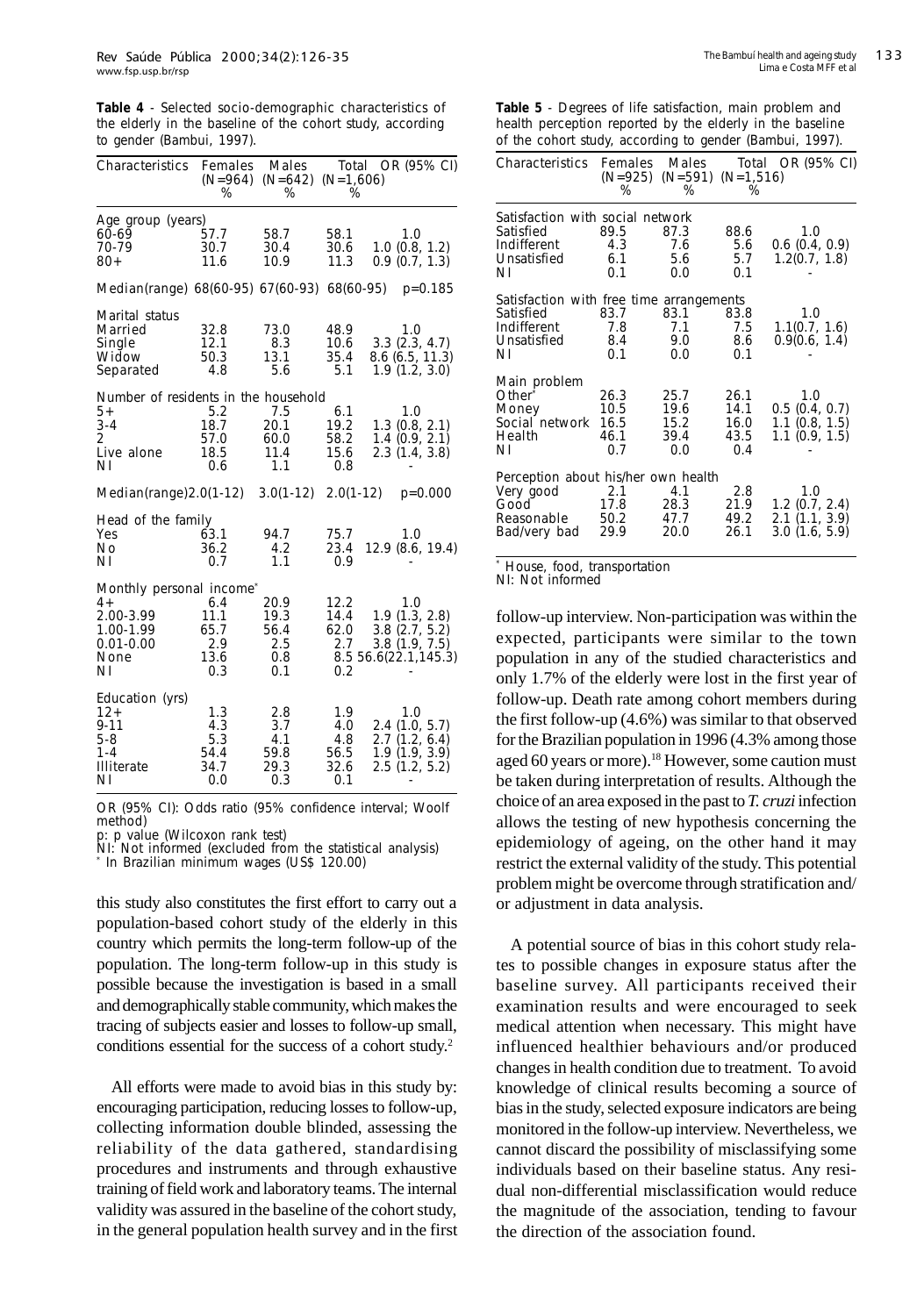The fundamental question of this cohort study is: in people who have reached the age of 60 or more, what are the main predictors of mortality, hospitalisation and physical and cognitive deficits? Thus the study was planned to follow-individuals up for a prolonged time span, in order to obtain stable estimates of the incidence of major adverse health events, and their associations with the characteristics identified in the baseline survey. The choice of a cohort design was based on its major advantages, i.e., that it allows determination of the incidence of events and avoids recall bias.<sup>2</sup> Another extremely attractive aspect of the present study is the storage of material (serum, plasma and DNA) that can be further analysed in the future and may contribute more information to the study.

Regarding characteristics of the elderly participants in our study, the high proportion of widows and the greater number of women was also observed in previous epidemiological studies of the elderly performed in Rio de Janeiro<sup>29</sup> and S. Paulo.<sup>24</sup> The proportion of aged individuals living alone (16%) was surprising for a town as small as Bambuí, and comparable to that found in S. Paulo (14%) and Copacabana, one of the wealthier areas of Rio de Janeiro (16%).

The proportion of elderly people with no income in Bambuí (9%) was very close to that in Rio de Janeiro (10%).29 Satisfaction with social network was quite high in Bambuí (89%) and was similar for males and females, agreeing with results of the Rio de Janeiro study.

In relation to age distribution and education up to 4 years of schooling, the study population tended to be closer to the population of Santa Cruz, the poorest area studied in Rio de Janeiro.<sup>29</sup> And it is interesting to note that the age distribution of participants was close to that of the Brazilian population. Among the participants, 57.7, 30.6 and 11.7% were aged 60-69, 70-79 and 80 or more years, respectively; the corresponding data for Brazil in

# **REFERENCES**

- 1. Armitage P, Berry G. *Statistical methods in medical research*. Oxford: Blackwell Scientific Publications; 1987.
- 2. Breslow NE, Day NE. *Statistical methods in cancer research: the analysis of cohort studies*. Lyon: International Agency for Research on Cancer; 1987. (IARC Scientific Publications, 82).
- 3. Conselho Nacional de Saúde. Resolução 01/88: Pesquisa em seres humanos. *Inf Epidemiol SUS* 1995;4:57-82.

1996 were 58.3, 30.9 and 11.7%.18

A smaller proportion of individuals reported that their health was good/very good (25%) in the Bambuí study compared to the population studied in Rio de Janeiro<sup>29</sup> (44%) and S. Paulo (70%).<sup>24</sup> This result is consistent with the high proportion of people who have reported health (44%) as the main problem in Bambuí, while in Rio de Janeiro the most frequently reported problem was income (30%).

Overall, women were worse off than men, both in economic and educational terms, agreeing with the previous mentioned studies.<sup>24,29</sup>

In spite of the differences in study period (the Rio de Janeiro study was carried out in the late  $1980s^{29}$ and methodological aspects (the S. Paulo study was restricted to the population aged 65 years or more),  $24$ most socio-demographic characteristics and degrees of life satisfaction reported by the elderly participants of the Bambuí study were similar to those of participants in the above mentioned studies. In addition, age distribution and mortality rate of cohort members were similar to those observed in Brazil for those aged 60 years or more. These similarities suggest that the study population of Bambuí is not special and that results obtained in the BHAS cohort might express situations encountered in other communities of this country.

# **ACKNOWLEDGEMENTS**

To the "Mocinhas de Ontem Association" (Bambuí), the choir of the "Centro de Apoio e Convivência" (Belo Horizonte), and its president Mrs. Iracema Uchoa Demicheli (*in memoriam*), helped with the approach of the aged participants. Alexandre Kalache (World Health Organisation) for his encouragement, and Wagner Marcenes (University College London) for his help with bibliography and acquisition of equipments. This study would not have been possible without the participation of the population of Bambuí.

- 4. Coroni-Huntley JC, Brock DB, Ostfeld AM, Taylor JO, Wallace RB, editors. *Established populations for epidemiological studies of the elderly*. Washington (DC); National Institute on Ageing; 1986. (NIH Publications, 86-2443).
- 5. Cox DR. Regression models and life tables (with discussion). *J R Stat Soc* 1972;34:187-220.